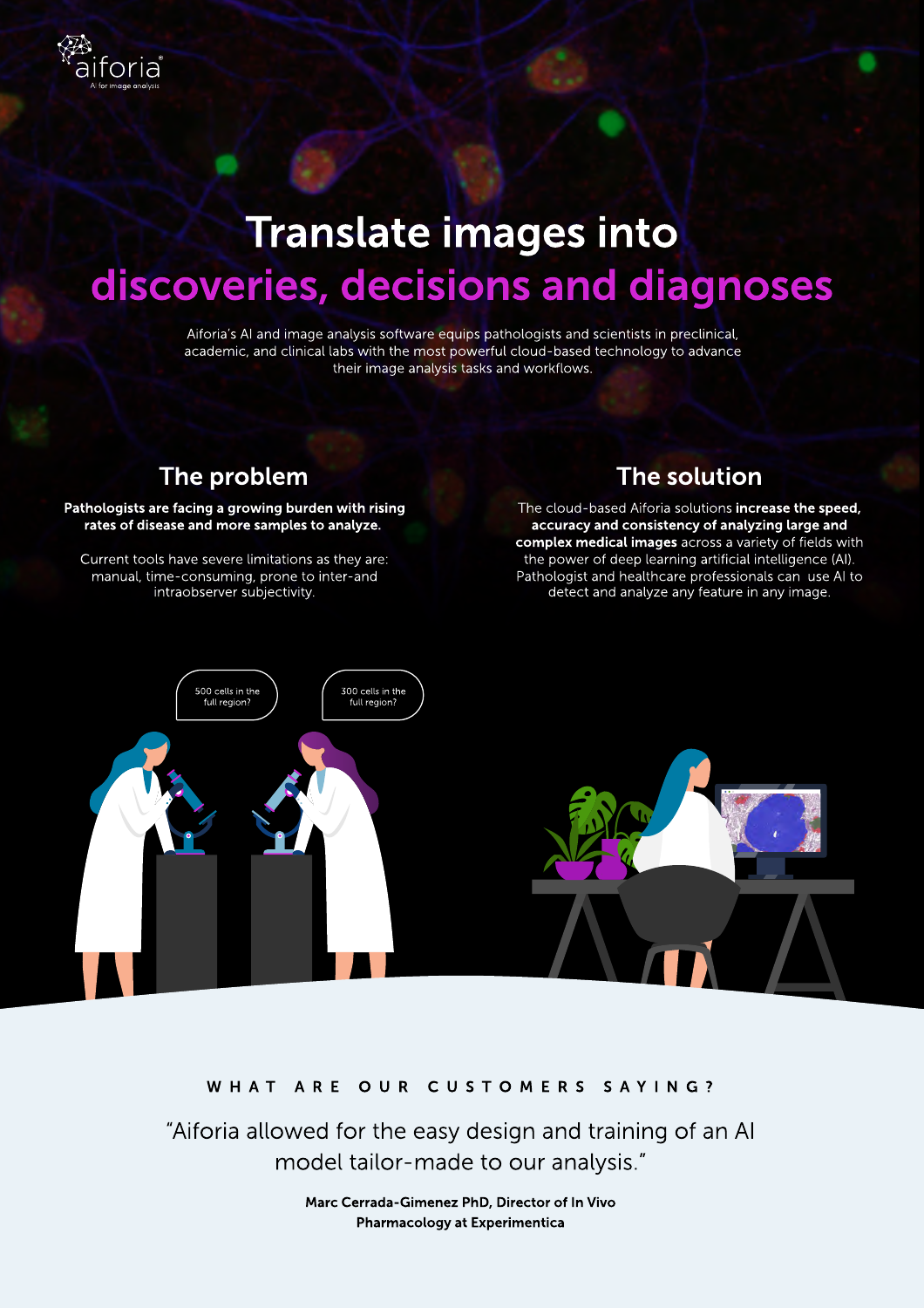### S T A N D A R D I Z E , A C C E L E R A T E , A N D T R A N S L A T E I M A G E S I N T O D A T A

# Benefits of AI-assisted analysis



#### **Discover**

Find the hard to spot objects, patterns, and even what you might not have known existed.



### Speed up

Your work as our AI models can analyze your iamges in 90% less time than with manual methods.



Collaborate remotely

Share your data and findings with anyone globally through our cloud-based platform.

Analyze consistently Our AI removes inter- and intra-observer bias, standardizing your image analysis.

# To use AI with Aiforia you have two choices:



### Aiforia Custom AI Services

### AI models developed by scientists, for scientists.

Whether you are looking to accelerate your preclinical analysis or scale your pathology services, you can now enhance your image analysis workflow with Aiforia. With our Custom AI Services Aiforia scientists build AI models for your specific needs.



### Aiforia Create

#### Your cloud-based tool to develop AI models.

Simply annotate some of your images to train our neural networks to identify, quantify, or measure your feature of interest. There is no need to code or use any dedicated hardware.



### Save time

Automate time-consuming tasks and take time back to focus on bigger challenges.

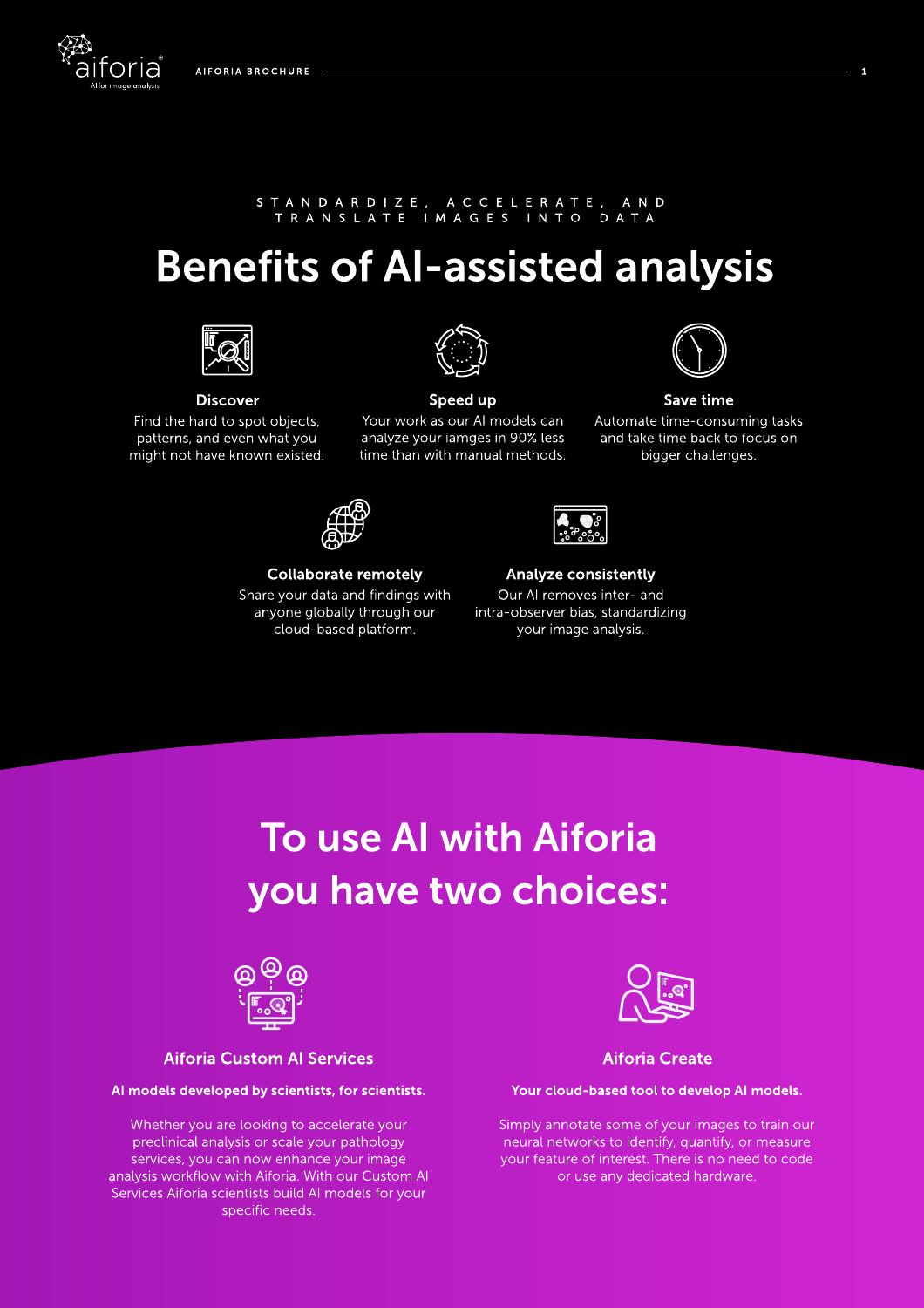foria

# in any image With Aiforia you can harness the power of AI to analyze any feature,



Identify patterns of lung damage caused by coronavirus.



Analyze fluorescent images in neuroscience.



Detect novel prognostic biomarkers of liver disease.



Automate tumor grading in oncology.